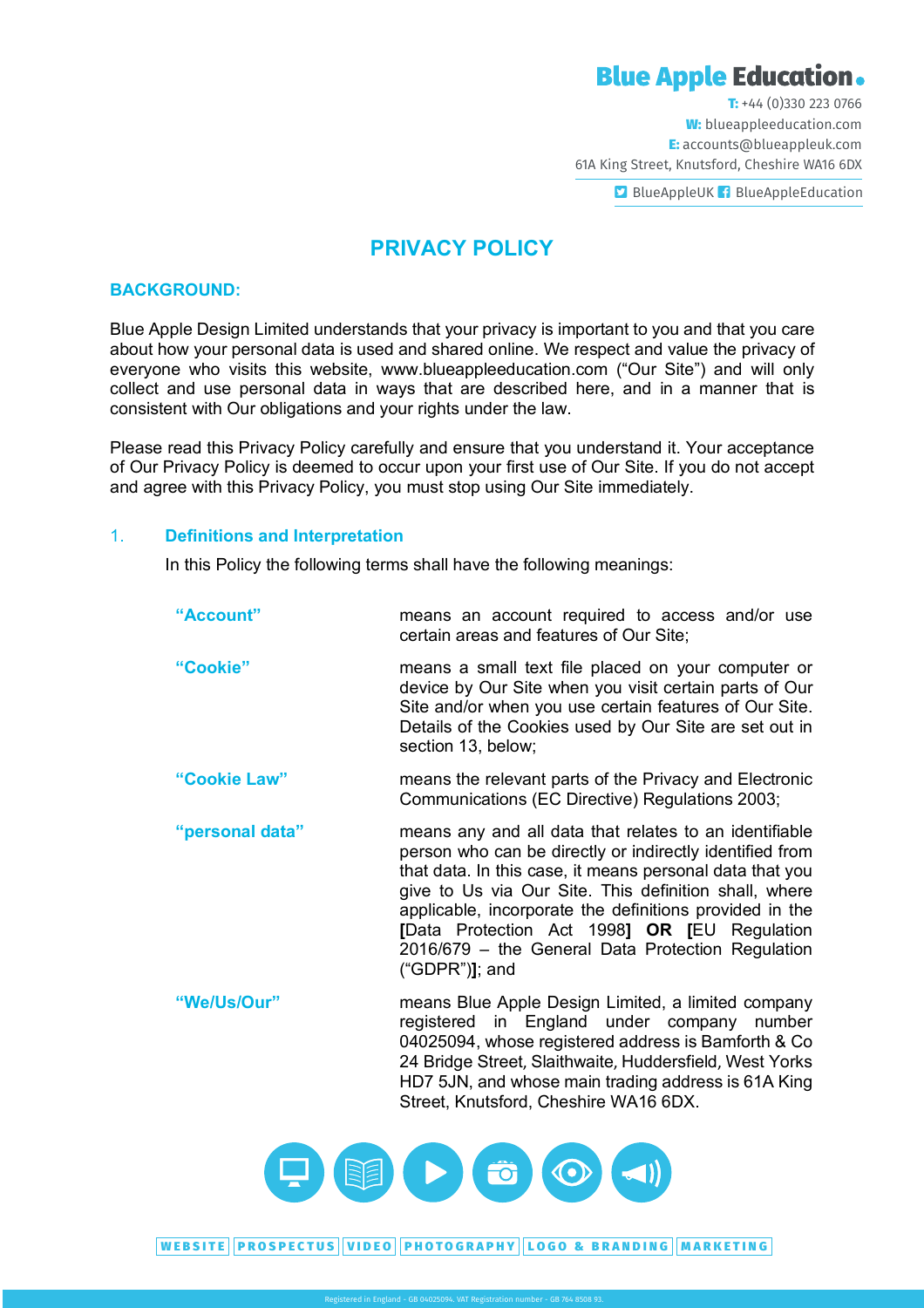# 2. **Information About Us**

- 2.1 Our Site is owned and operated by Blue Apple Design Limited, a limited company registered in England under company number 04025094, whose registered address is Bamforth & Co. 24 Bridge Street, Slaithwaite, Huddersfield, West Yorks HD7 5JN and whose main trading address is 61A King Street, Knutsford, Cheshire WA16 6DX..
- 2.2 Our VAT number is GB 764 8508 93.
- 2.3 We are a member of BESA and AMCIS.

# 3. **What Does This Policy Cover?**

This Privacy Policy applies only to your use of Our Site. Our Site may contain links to other websites. Please note that We have no control over how your data is collected, stored, or used by other websites and We advise you to check the privacy policies of any such websites before providing any data to them.

# 4. **Your Rights**

- 4.1 As a data subject, you have the following rights under the GDPR, which this Policy and Our use of personal data have been designed to uphold:
	- 4.1.1 The right to be informed about Our collection and use of personal data;
	- 4.1.2 The right of access to the personal data We hold about you (see section  $12$ ;
	- 4.1.3 The right to rectification if any personal data We hold about you is inaccurate or incomplete (please contact Us using the details in section  $14$ :
	- 4.1.4 The right to be forgotten i.e. the right to ask Us to delete any personal data We hold about you (We only hold your personal data for a limited time, as explained in section 6 but if you would like Us to delete it sooner, please contact Us using the details in section 14);
	- 4.1.5 The right to restrict (i.e. prevent) the processing of your personal data;
	- 4.1.6 The right to data portability (obtaining a copy of your personal data to reuse with another service or organisation);
	- 4.1.7 The right to object to Us using your personal data for particular purposes; and
	- 4.1.8 Rights with respect to automated decision making and profiling.
- 4.2 If you have any cause for complaint about Our use of your personal data, please contact Us using the details provided in section 14 and We will do Our best to solve the problem for you. If We are unable to help, you also have the right to lodge a complaint with the UK's supervisory authority, the Information Commissioner's Office.
- 4.3 For further information about your rights, please contact the Information

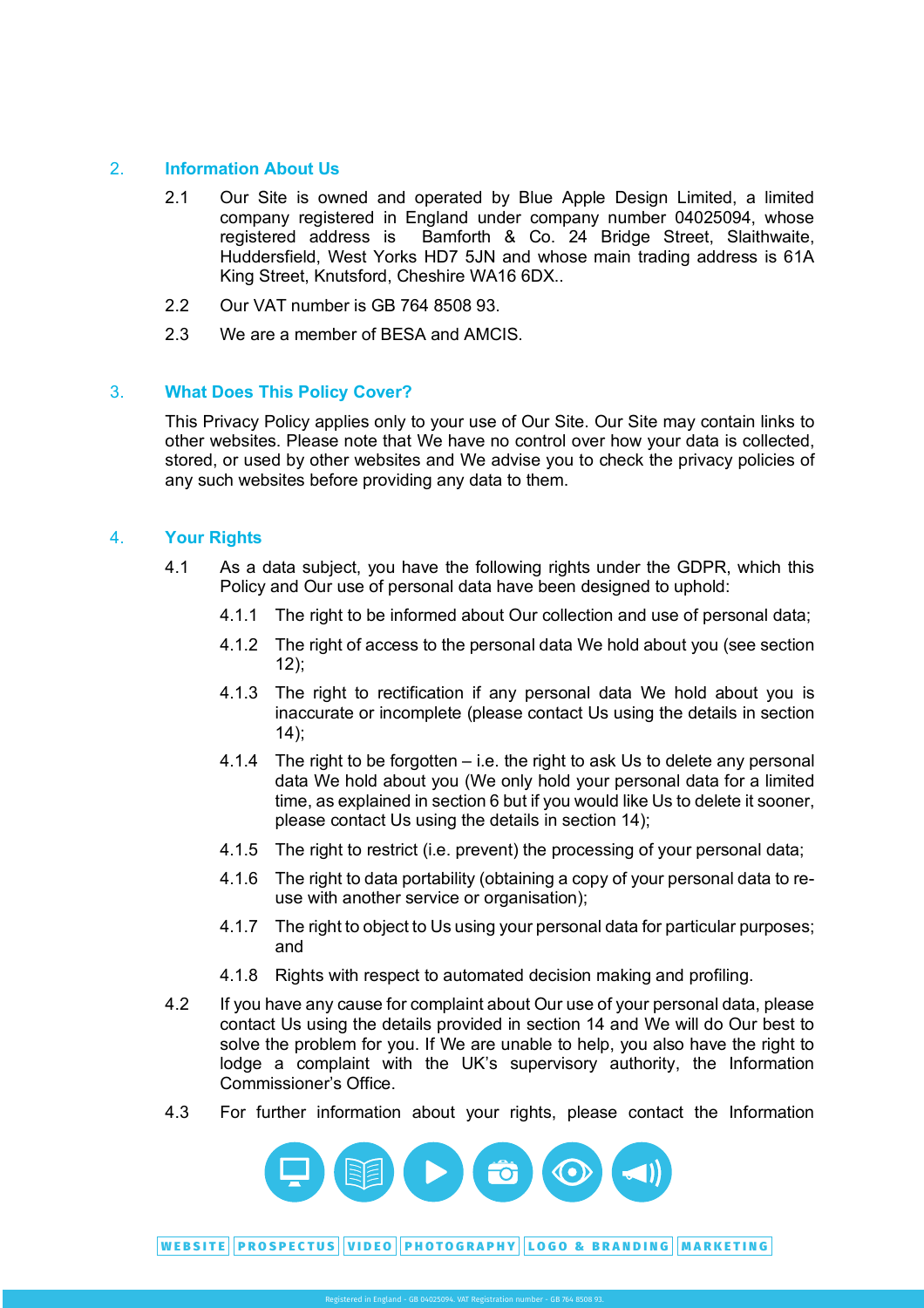Commissioner's Office or your local Citizens Advice Bureau.

# 5. **What Data Do We Collect?**

Depending upon your use of Our Site, We may collect some or all of the following personal and non-personal data (please also see section 13 on Our use of Cookies and similar technologies and Our Privacy Policy blueappleeducation.com/privacy-policy):

- 5.1 name;
- 5.2 business/company name
- 5.3 job title;
- 5.4 profession;
- 5.5 contact information such as email addresses and telephone numbers;
- 5.6 demographic information such as post code, preferences and interests;
- 5.7 web browser type and version;
- 5.8 operating system;
- 5.9 a list of URLs starting with a referring site, your activity on Our Site, and the site you exit to;
- 5.10 Advertising preferences.

#### 6. **How Do We Use Your Data?**

- 6.1 All personal data is processed and stored securely, for no longer than is necessary in light of the reason(s) for which it was first collected. We will comply with Our obligations and safeguard your rights under the GDPR at all times. For more details on security see section 7, below.
- 6.2 Our use of your personal data will always have a lawful basis, either because it is necessary for Our performance of a contract with you, because you have consented to Our use of your personal data (e.g. by subscribing to emails), or because it is in Our legitimate interests. Specifically, We may use your data for the following purposes:
	- 6.2.1 Providing and managing your Account;
	- 6.2.2 Personalising and tailoring your experience on Our Site;
	- 6.2.3 Supplying Our products and services to you (please note that We require your personal data in order to enter into a contract with you);
	- 6.2.4 Personalising and tailoring Our products and services for you;
	- 6.2.5 Replying to emails from you;
	- 6.2.6 Supplying you with emails that you have opted into (you may unsubscribe or opt-out at any time by selecting unsubscribe at the bottom of any email you receive;
	- 6.2.7 Market research;

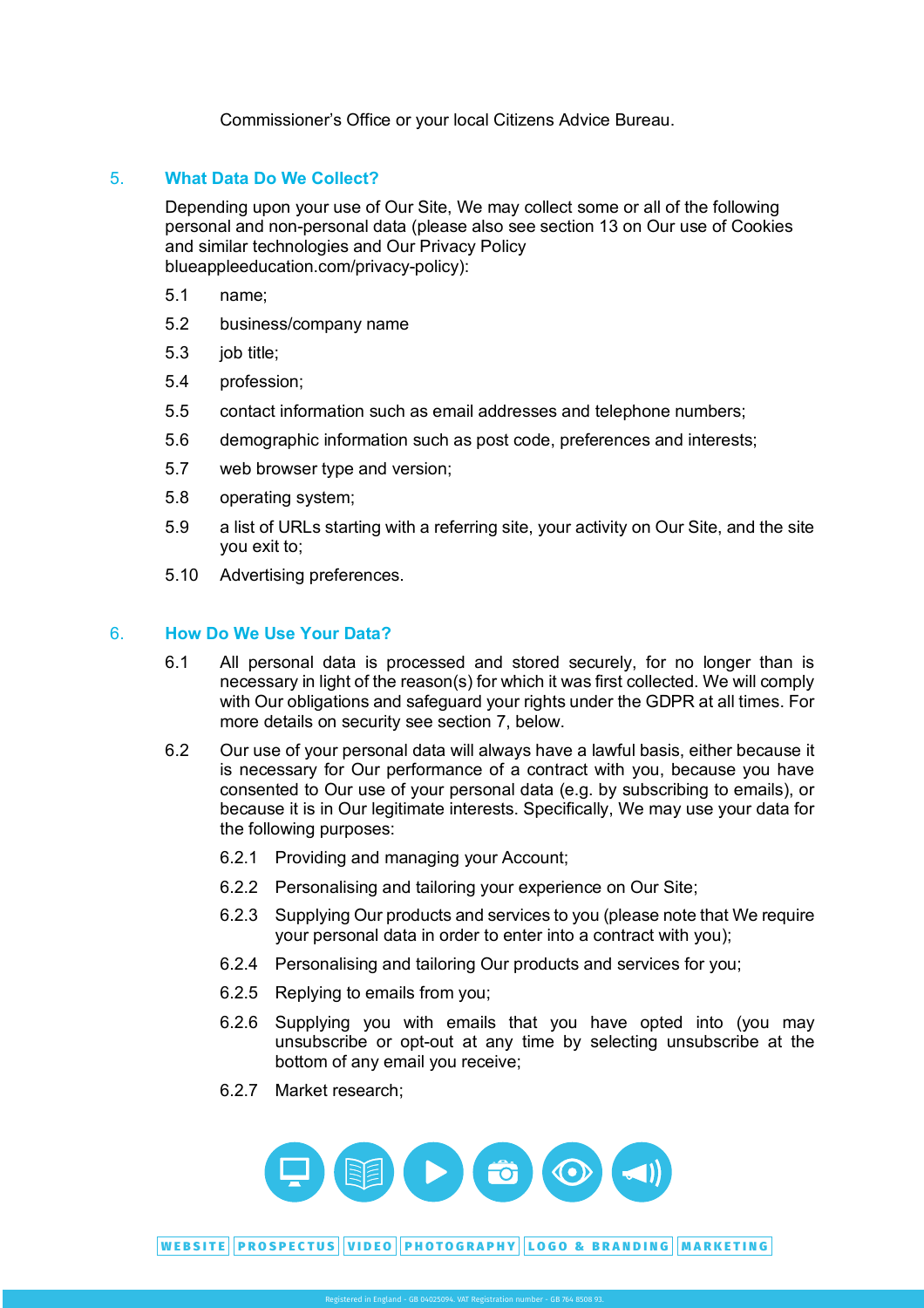- 6.2.8 Analysing your use of Our Site and gathering feedback to enable Us to  $ce,$ continually improve Our Site and your user experience;
- 6.3 With your permission and/or where permitted by law, We may also use your data for marketing purposes which may include contacting you by email, telephone**,** text message and post with information, news and offers on Our products and services. We will not, however, send you any unsolicited marketing or spam and will take all reasonable steps to ensure that We fully protect your rights and comply with Our obligations under the GDPR and the Privacy and Electronic Communications (EC Directive) Regulations 2003.
- 6.4 You have the right to withdraw your consent to Us using your personal data at any time, and to request that We delete it.
- 6.5 We do not keep your personal data for any longer than is necessary in light of the reason(s) for which it was first collected. Data will therefore be retained for the following periods (or its retention will be determined on the following bases):
	- 6.5.1 Until we receive notification that you no longer wish to receive information from us.

# 7. **How and Where Do We Store Your Data?**

- 7.1 We only keep your personal data for as long as We need to in order to use it as described above in section 6, and/or for as long as We have your permission to keep it.
- 7.2 Some or all of your data may be stored outside of the European Economic Area ("the EEA") (The EEA consists of all EU member states, plus Norway, Iceland, and Liechtenstein). You are deemed to accept and agree to this by using Our Site and submitting information to Us. If We do store data outside the EEA, We will take all reasonable steps to ensure that your data is treated as safely and securely as it would be within the UK and under the GDPR including:
	- 7.2.1 EU-US and Swiss-US Privacy Shield.
- 7.3 Data security is very important to Us, and to protect your data We have taken suitable measures to safeguard and secure data collected through Our Site.
- 7.4 Steps We take to secure and protect your data include:
	- 7.4.1 SSL Encription.

#### 8. **Do We Share Your Data?**

- 8.1 Subject to section 8.2, We will not share any of your data with any third parties for any purposes.
- 8.2 We may sometimes contract with third parties to supply products and services to you on Our behalf. These may include payment processing, delivery of goods, search engine facilities, advertising, and marketing. In some cases, the third parties may require access to some or all of your data. Where any of your data is required for such a purpose, We will take all reasonable steps to ensure that your data will be handled safely, securely, and in accordance with your rights, Our obligations, and the obligations of the third party under the law.
- 8.3 We may compile statistics about the use of Our Site including data on traffic,

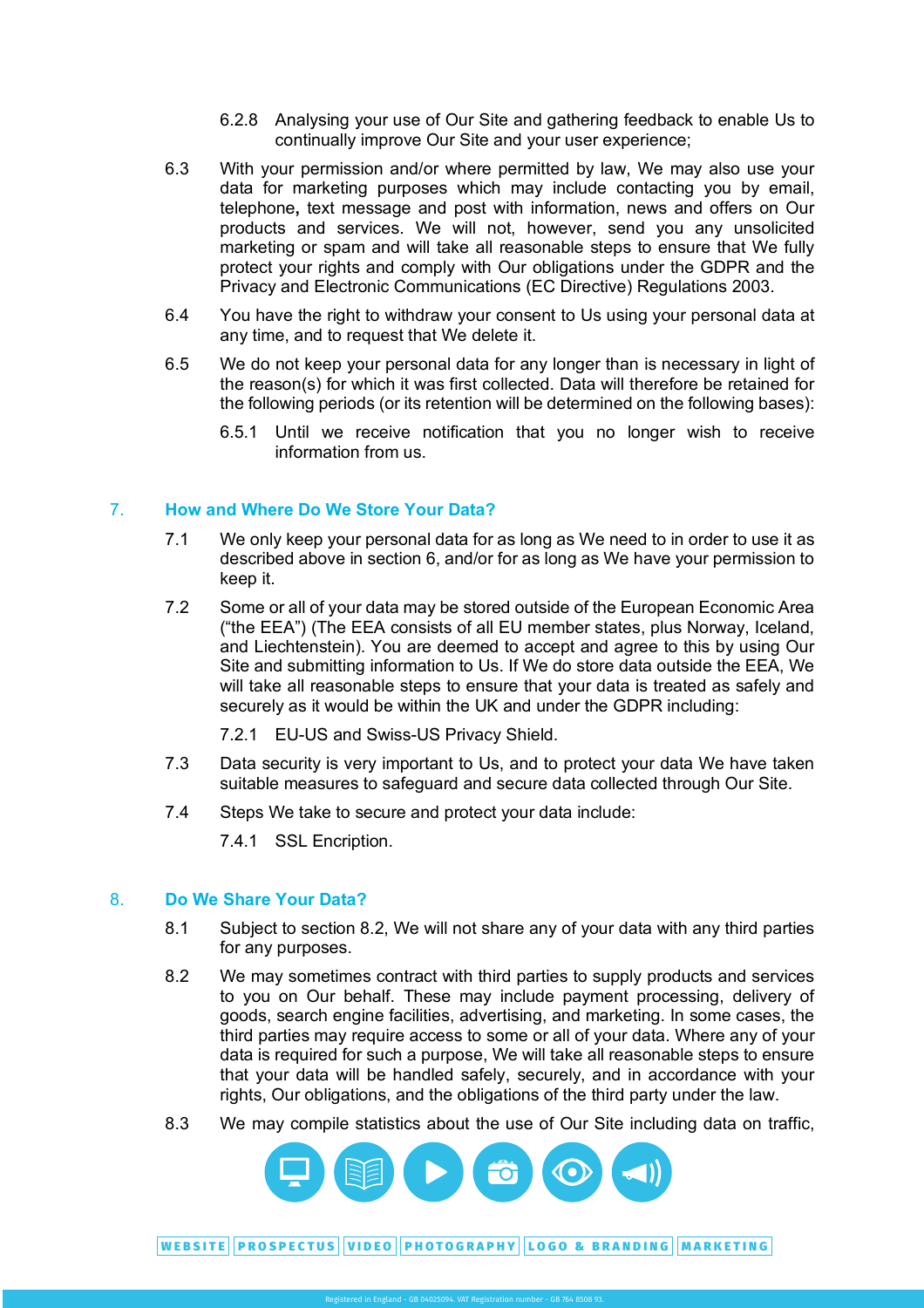# **Blue Apple Education.**

usage patterns, user numbers, sales, and other information. All such data will be anonymised and will not include any personally identifying data, or any anonymised data that can be combined with other data and used to identify you. including the matrix of the Chan Collection and the change partners contract prospective investors, affiliates, partners, and advertisers. Data will only be shared and used We may from time to time share such data with third parties such as prospective within the bounds of the law

8.4 In certain circumstances, We may be legally required to share certain data held by Us, which may include your personal data, for example, where We are involved in legal proceedings, where We are complying with legal requirements, a court order, or a governmental authority.

# 9. **What Happens If Our Business Changes Hands?**

- 9.1 We may, from time to time, expand or reduce Our business and this may involve the sale and/or the transfer of control of all or part of Our business. Any personal data that you have provided will, where it is relevant to any part of Our business that is being transferred, be transferred along with that part and the new owner or newly controlling party will, under the terms of this Privacy Policy, be permitted to use that data only for the same purposes for which it was originally collected by Us.
- 9.2 In the event that any of your data is to be transferred in such a manner, you will be contacted in advance and informed of the changes

#### 10. **How Can You Control Your Data?**

- 10.1 When you submit personal data via Our Site, you may be given options to restrict Our use of your data. In particular, We aim to give you strong controls on Our use of your data for direct marketing purposes (including the ability to opt-out of receiving emails from Us which you may do by unsubscribing using the links provided in Our emails and at the point of providing your details **[**and by managing your Account).
- 10.2 You may also wish to sign up to one or more of the preference services operating in the UK: The Telephone Preference Service ("the TPS"), the Corporate Telephone Preference Service ("the CTPS"), and the Mailing Preference Service ("the MPS"). These may help to prevent you receiving unsolicited marketing. Please note, however, that these services will not prevent you from receiving marketing communications that you have consented to receiving.

#### 11. **Your Right to Withhold Information**

- 11.1 You may access Our Site without providing any data at all. However, to use all features and functions available on Our Site you may be required to submit or allow for the collection of certain data.
- 11.2 You may restrict Our use of Cookies. For more information, see section 13 and Our Privacy Policy blueappleeducation.com/privacy-policy.

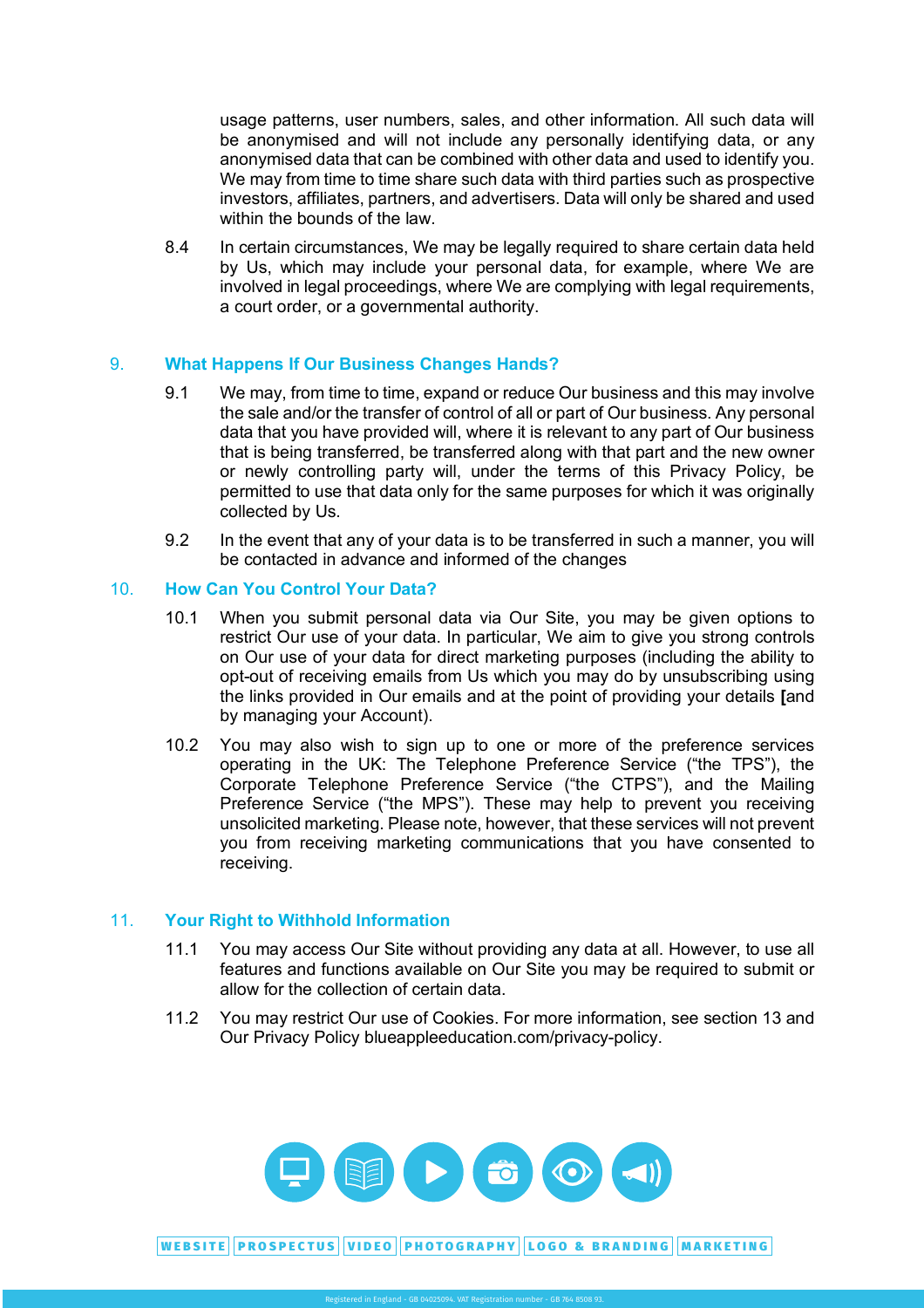# 12. **How Can You Access Your Data?**

You have the right to ask for a copy of any of your personal data held by Us (where such data is held). Under the GDPR, no fee is payable and We will provide any and all information in response to your request free of charge. **Blue Apple Design Limited, 61A King Street, Knutsford, Cheshire WA16 6DX.** Please contact Us for more details at hello@blueappleuk.com, or using the contact details below in section 14.

# 13. **Our Use of Cookies**

- 13.1 Our Site may place and access certain first party Cookies on your computer or device. First party Cookies are those placed directly by Us and are used only by Us. We use Cookies to facilitate and improve your experience of Our Site and to provide and improve Our products and services. We have carefully chosen these Cookies and have taken steps to ensure that your privacy and personal data is protected and respected at all times.
- 13.2 All Cookies used by and on Our Site are used in accordance with current Cookie Law.
- 13.3 Before Cookies are placed on your computer or device, you will be shown a Footer Privacy Bar requesting your consent to set those Cookies. By giving your consent to the placing of Cookies you are enabling Us to provide the best possible experience and service to you. You may, if you wish, deny consent to the placing of Cookies; however certain features of Our Site may not function fully or as intended.
- 13.4 Certain features of Our Site depend on Cookies to function. Cookie Law deems these Cookies to be "strictly necessary". These Cookies are shown below in section 13.5. Your consent will not be sought to place these Cookies, but it is still important that you are aware of them. You may still block these Cookies by changing your internet browser's settings as detailed below in section 13.9, but please be aware that Our Site may not work properly if you do so. We have taken great care to ensure that your privacy is not at risk by allowing them.
- 13.5 The following first party Cookies may be placed on your computer or device: